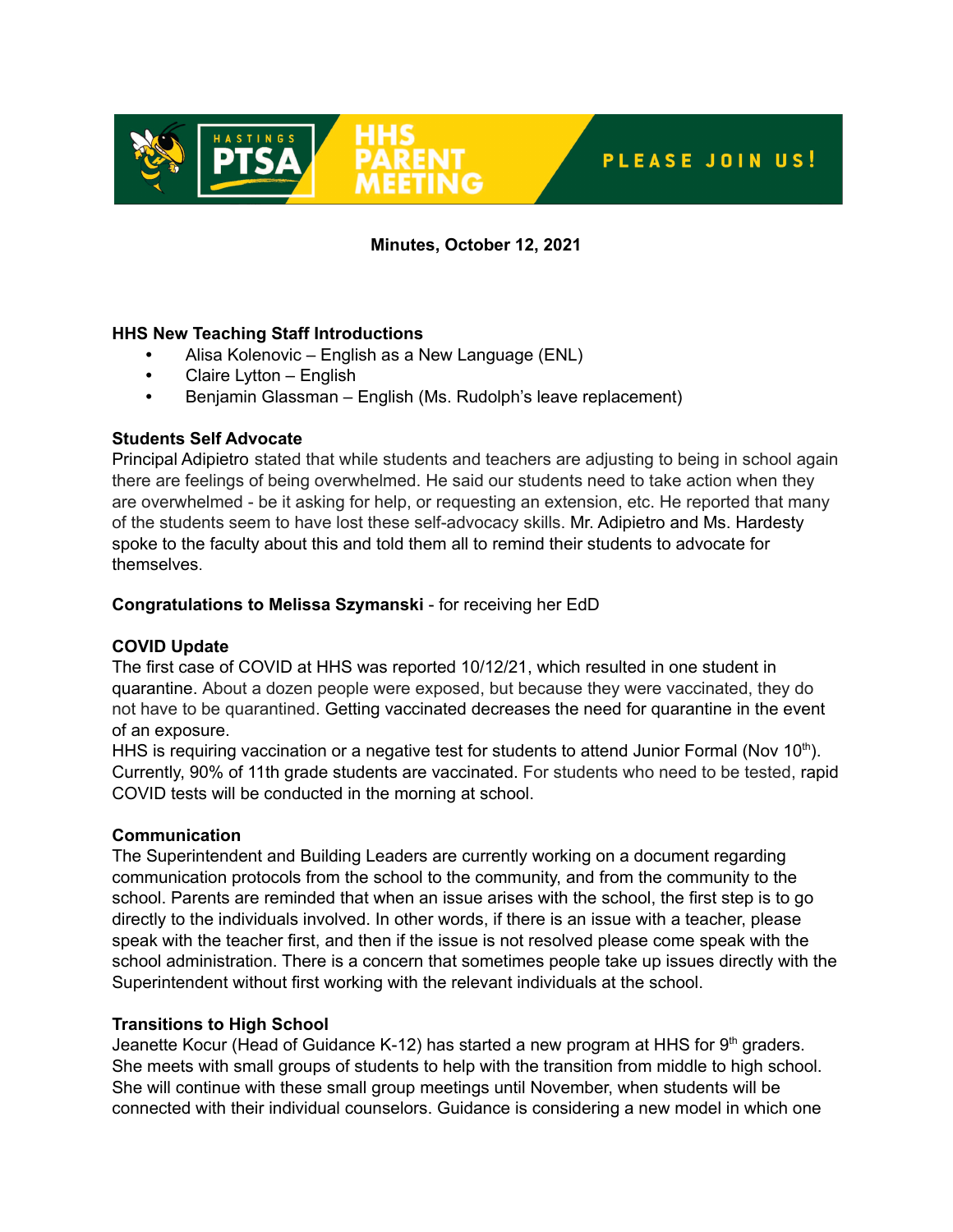counselor would be dedicated to 9<sup>th</sup> grade. Mr. Adipietro mentioned that the new guidance meetings with 9th graders are helpful as Peer Leadership doesn't begin until October.

Mr. Adipietro reiterated that students start High School with a "clean slate" and disciplinary records (either formal or informal) are not carried forward from Middle School to High School.

## **Scheduling**

Class scheduling in our small school has several challenges, some related to limited staffing. For some electives there can only be 1 section, and priority is given to seniors and juniors. Freshmen are the lowest priority for these electives. If a student does not get into the class, the schedule can be filled with a different class or a study hall. Creating more electives (and decreasing electives) requires more staffing and is a budgetary issue. There are several staff who are shared between FMS and HHS, which places further constraints on scheduling. The building administrators are working together to find solutions.

Guidance Counselors are available a week before school starts to work on schedule changes. When students indicate their class preferences, in late April/early May, the administration uses this information to determine how many class sections will be needed. They also analyze what courses students have requested to attempt to minimize scheduling conflicts (e.g., two courses be scheduled at the same time). They can't avoid every single conflict, but they do their best and the information they have in the Spring can help them to do this job.

## **Independent Study**

A question was asked about independent study (in lieu of study hall). Students cannot do an independent study of anything that is offered as a course at HHS. Independent study is "student driven" where a student has an idea (e.g., wanting to take the AP French exam, which is not a course offered at HHS) and asks a teacher to be their mentor. A school counselor can discuss and advise with respect to independent study as an option, but they cannot initiate the discussion with a teacher to mentor them, the student must do that on their own. There is no particular time set in the schedule when a student selects to incorporate independent study to their course work. It can be during study hall, after school or at lunch, but there must be some form of oversight by the teacher/mentor. Please note that this is also a contractual issue, as providing mentorship for independent study is not in the teachers' contract. Per their contract, teachers cannot be asked by administration to perform extra, out of contract work. Therefore, teachers can decline to serve as a mentor for a student's independent study. This year, there are 8 students doing an independent study, in addition to many who do orchestra/band/chorus as an independent study before school. This is for students who can't fit it into their schedule but still want to participate.

# **BOCES**

BOCES has a wealth of programs open to all who are interested including college-bound kids. Students can learn a trade such as plumbing. The BOCES Culinary program is spectacular. BOCES used to do presentations at HHS (pre-COVID). Students should talk to their guidance counselor if interested.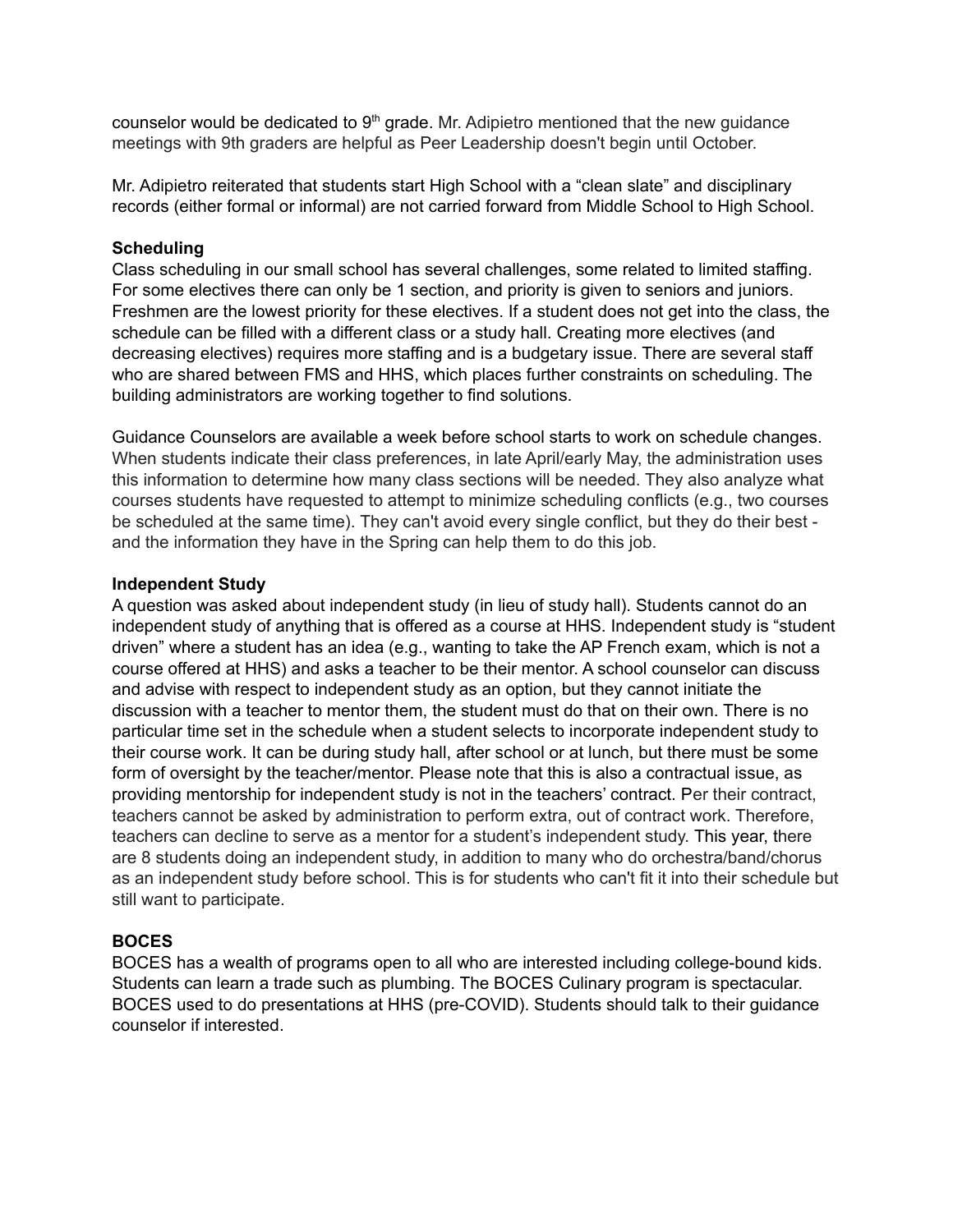## **Social Options for Students**

Mr. Adipietro reported that there has been an increase in problems at PADJ (a place in the Hillside Woods where kids gather to socialize on weekend nights, and where underage drinking is common). The police department came to HHS to speak with leaders of the student union and administration about their concerns and closing PADJ during Homecoming. Homecoming weekend is traditionally when  $9<sup>th</sup>$  graders are invited by upper class students to come to PADJ. The police department is making the students aware of their intent to patrol the woods. The school and the police department would like to identify student-driven alternative social activities. These may occur at school, or through the Youth Council. Mr. Adipietro reminded us that they used to offer YAP, which was a program that opened the school gyms on Friday and Saturday nights. It was shut down because students recurrently came intoxicated. Mr. Adipietro is willing to reconsider YAP. They've also sponsored a Badminton tournament - which he stated was very well attended (close to 200 students). Mr. Adipietro stressed that the alternatives to PADJ really need to come from the students to be successful. Chief Dosin also wants to help find something else for the students to do, including helping to sponsor a dance. The parks and recreation department is also interested in supporting social activities.

A parent asked if there was going to be a "make up" Junior Formal for this year's senior class. Mr. Adipietro and Ms. Hardesty had not heard this request directly from the seniors this year and indicated he would need to hear it from the students.

#### **Vaping and Drug Use**

Staff are continuing to monitor the bathrooms. When a student is caught vaping at school, they will be suspended. In addition, there is an effort to work with the social worker, Chris Rapp, to help families to get any help or treatment that may be needed for the student.

Mr. Adipietro introduced Linda Fosina, the director of Hastings WAY, which is a local organization that provides information and services regarding youth and drug use. They recently participated in a meeting with the town administration to discuss whether Hastings will choose to opt-out of providing marijuana dispensaries. There will be a Town Hall, and a decision will be made by December 31st.

#### **SEPTA Announcement**

Homecoming and Farmers Market this weekend FMS Community Conversation is tomorrow at 5:30

## **PTSA Announcements**

- 1. **Membership** Please join the PTSA!
- 2. New (again) this year we do have **PTSA liaisons** for every class. **HHS liaisons** are:

| 9 Amanda Lang      | amanda.r.lana@gmail.com |
|--------------------|-------------------------|
| <b>9 ITal Erez</b> | talerez18@gmail.com     |
| 9 Susan Tenthoff   | sbtenthoff@gmail.com    |